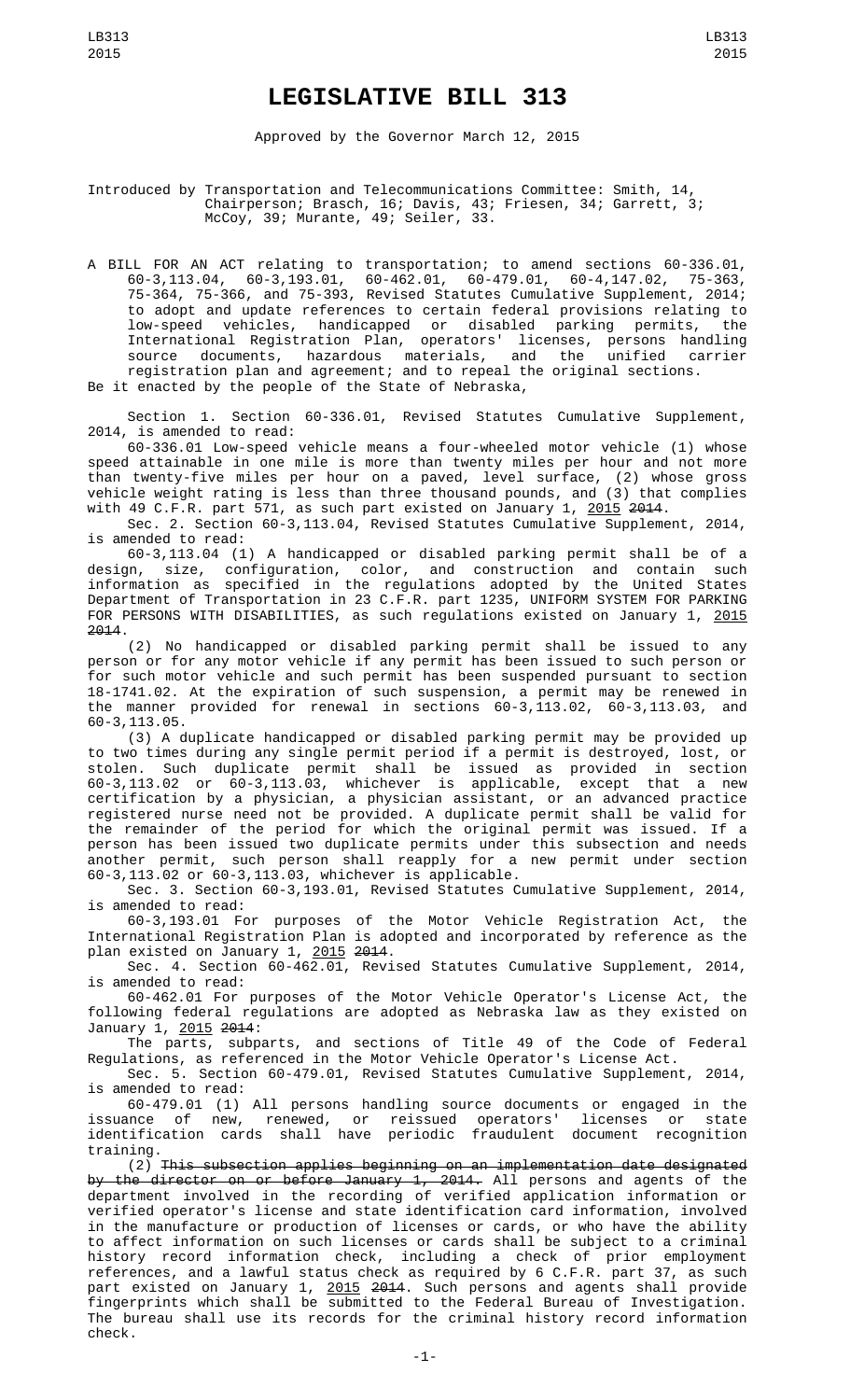(3) Upon receipt of a request pursuant to subsection (2) of this section, the Nebraska State Patrol shall undertake a search for criminal history record information relating to such applicant, including transmittal applicant's fingerprints to the Federal Bureau of Investigation for a national criminal history record information check. The criminal history record information check shall include information concerning the applicant from federal repositories of such information and repositories of such information in other states, if authorized by federal law. The Nebraska State Patrol shall issue a report to the employing public agency that shall include the criminal history record information concerning the applicant. The cost of any background check shall be borne by the employer of the person or agent.

(4) Any person convicted of any disqualifying offense as provided in 6 C.F.R. part 37, as such part existed on January 1, <u>2015</u> <del>201</del>4, shall not be involved in the recording of verified application information or verified operator's license and state identification card information, involved in the manufacture or production of licenses or cards, or involved in any capacity in which such person would have the ability to affect information on such licenses or cards. Any employee or prospective employee of the department shall be provided notice that he or she will undergo such criminal history record information check prior to employment or prior to any involvement with the issuance of operators' licenses or state identification cards.

Sec. 6. Section 60-4,147.02, Revised Statutes Cumulative Supplement, 2014, is amended to read:

60-4,147.02 No endorsement authorizing the driver to operate a commercial motor vehicle transporting hazardous materials shall be issued, renewed, or transferred by the Department of Motor Vehicles unless the endorsement is issued, renewed, or transferred in conformance with the requirements of section 1012 of the federal Uniting and Strengthening America by Providing Appropriate Tools Required to Intercept and Obstruct Terrorism Act of 2001, USA PATRIOT Act, 49 U.S.C. 5103a, including all amendments and federal regulations adopted pursuant thereto as of January 1, <u>2015</u> <del>201</del>4, for the issuance of licenses to operate commercial motor vehicles transporting hazardous materials.

Sec. 7. Section 75-363, Revised Statutes Cumulative Supplement, 2014, is amended to read:

75-363 (1) The parts, subparts, and sections of Title 49 of the Code of Federal Regulations listed below, as modified in this section, or any other parts, subparts, and sections referred to by such parts, subparts, and sections, in existence and effective as of January 1, <u>2015</u> <del>2014</del>, are adopted as Nebraska law.

(2) Except as otherwise provided in this section, the regulations shall be applicable to:

(a) All motor carriers, drivers, and vehicles to which the federal regulations apply; and

(b) All motor carriers transporting persons or property in intrastate commerce to include:

(i) All vehicles of such motor carriers with a gross vehicle weight<br>rating, gross combination weight rating, gross vehicle weight, or gross gross combination weight rating, gross vehicle weight, or gross combination weight over ten thousand pounds;

(ii) All vehicles of such motor carriers designed or used to transport more than eight passengers, including the driver, for compensation, or designed or used to transport more than fifteen passengers, including the driver, and not used to transport passengers for compensation;

(iii) All vehicles of such motor carriers transporting hazardous materials required to be placarded pursuant to section 75-364; and

(iv) All drivers of such motor carriers if the drivers are operating a commercial motor vehicle as defined in section 60-465 which requires a commercial driver's license.

(3) The Legislature hereby adopts, as modified in this section, the following parts of Title 49 of the Code of Federal Regulations:

(a) Part 382 - CONTROLLED SUBSTANCES AND ALCOHOL USE AND TESTING;

(b) Part 385 - SAFETY FITNESS PROCEDURES;

(c) Part 386 - RULES OF PRACTICE FOR MOTOR CARRIER, INTERMODAL EQUIPMENT PROVIDER, BROKER, FREIGHT FORWARDER, AND HAZARDOUS MATERIALS PROCEEDINGS;

(d) Part 387 - MINIMUM LEVELS OF FINANCIAL RESPONSIBILITY FOR MOTOR CARRIERS;

(e) Part 390 - FEDERAL MOTOR CARRIER SAFETY REGULATIONS; GENERAL;

(f) Part 391 - QUALIFICATIONS OF DRIVERS AND LONGER COMBINATION VEHICLE (LCV) DRIVER INSTRUCTORS;

(g) Part 392 - DRIVING OF COMMERCIAL MOTOR VEHICLES;

(h) Part 393 - PARTS AND ACCESSORIES NECESSARY FOR SAFE OPERATION;

(i) Part 395 - HOURS OF SERVICE OF DRIVERS;

(j) Part 396 - INSPECTION, REPAIR, AND MAINTENANCE;

(k) Part 397 - TRANSPORTATION OF HAZARDOUS MATERIALS; DRIVING AND PARKING RULES; and

(l) Part 398 - TRANSPORTATION OF MIGRANT WORKERS.

 $(4)$  The provisions of subpart E - Physical Qualifications And Examinations of 49 C.F.R. part 391 - QUALIFICATIONS OF DRIVERS AND LONGER COMBINATION VEHICLE (LCV) DRIVER INSTRUCTORS shall not apply to any driver subject to this section who: (a) Operates a commercial motor vehicle exclusively in intrastate commerce; and (b) holds, or has held, a commercial driver's license issued by this state prior to July 30, 1996.

(5) The regulations adopted in subsection (3) of this section shall not apply to farm trucks registered pursuant to section 60-3,146 with a gross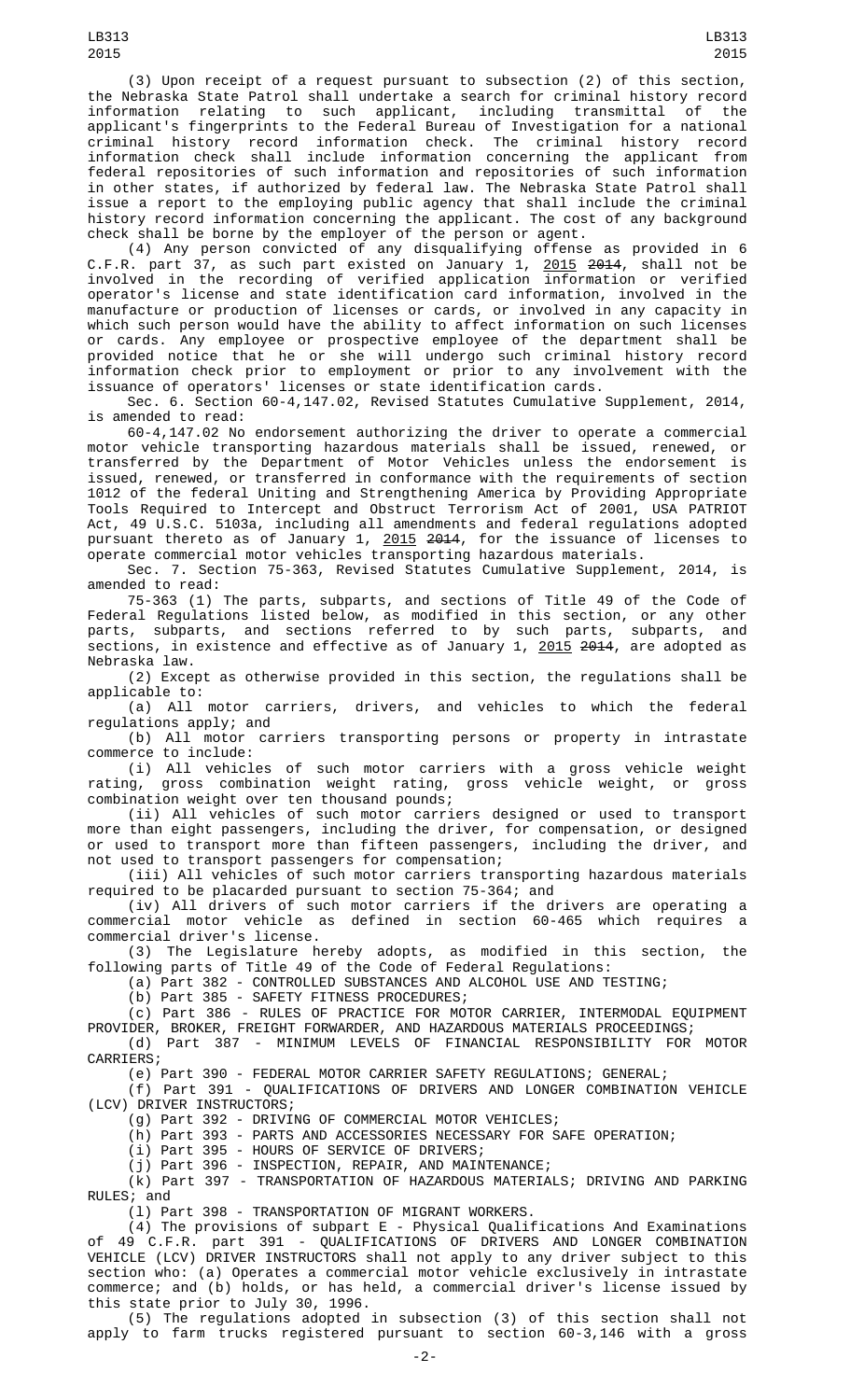weight of sixteen tons or less. The following parts and sections of 49 C.F.R. chapter III shall not apply to drivers of farm trucks registered pursuant to section 60-3,146 and operated solely in intrastate commerce:

(a) All of part 391;

(b) Section 395.8 of part 395; and (c) Section 396.11 of part 396.

(6) The following parts and subparts of 49 C.F.R. chapter III shall not apply to the operation of covered farm vehicles:

(a) Part 382 - CONTROLLED SUBSTANCES AND ALCOHOL USE AND TESTING;

(b) Part 391, subpart E - Physical Qualifications and Examinations;

(c) Part 395 - HOURS OF SERVICE OF DRIVERS; and

(d) Part 396 - INSPECTION, REPAIR, AND MAINTENANCE.

(7) Part 393 - PARTS AND ACCESSORIES NECESSARY FOR SAFE OPERATION and Part 396 - INSPECTION, REPAIR, AND MAINTENANCE shall not apply to fertilizer and agricultural chemical application and distribution equipment transported in units with a capacity of three thousand five hundred gallons or less.

(8) For purposes of this section, intrastate motor carriers shall not include any motor carrier or driver excepted from 49 C.F.R. chapter III by section 390.3(f) of part 390.

(9)(a) Part 395 - HOURS OF SERVICE OF DRIVERS shall apply to motor carriers and drivers who engage in intrastate commerce as defined in section 75-362, except that no motor carrier who engages in intrastate commerce shall permit or require any driver used by it to drive nor shall any driver drive:

(i) More than twelve hours following eight consecutive hours off duty; or (ii) For any period after having been on duty sixteen hours following eight consecutive hours off duty.

(b) No motor carrier who engages in intrastate commerce shall permit or require a driver of a commercial motor vehicle, regardless of the number of motor carriers using the driver's services, to drive, nor shall any driver of a commercial motor vehicle drive, for any period after:

(i) Having been on duty seventy hours in any seven consecutive days if the employing motor carrier does not operate every day of the week; or

(ii) Having been on duty eighty hours in any period of eight consecutive days if the employing motor carrier operates motor vehicles every day of the week.

(10) Part 395 - HOURS OF SERVICE OF DRIVERS, as adopted in subsections (3) and (9) of this section, shall not apply to drivers transporting agricultural commodities or farm supplies for agricultural purposes during planting and harvesting season when:

(a) The transportation of such agricultural commodities is from the source of the commodities to a location within a one-hundred-fifty-air-mile radius of the source of the commodities;

(b) The transportation of such farm supplies is from a wholesale or retail distribution point of the farm supplies to a farm or other location where the farm supplies are intended to be used which is within a one-hundred-fifty-airmile radius of the wholesale or retail distribution point; or

(c) The transportation of such farm supplies is from a wholesale distribution point of the farm supplies to a retail distribution point of the farm supplies which is within a one-hundred-fifty-air-mile radius of the wholesale distribution point.

(11) 49 C.F.R. 390.21 - MARKING OF SELF-PROPELLED CMVS AND INTERMODAL EQUIPMENT shall not apply to farm trucks and farm truck-tractors registered pursuant to section 60-3,146 and operated solely in intrastate commerce.

(12) 49 C.F.R. 392.9a - Operating Authority shall not apply to Nebraska motor carriers operating commercial motor vehicles solely in intrastate commerce.

(13) No motor carrier shall permit or require a driver of a commercial motor vehicle to violate, and no driver of a commercial motor vehicle shall violate, any out-of-service order.

Sec. 8. Section 75-364, Revised Statutes Cumulative Supplement, 2014, is amended to read:

75-364 The parts, subparts, and sections of Title 49 of the Code of Federal Regulations listed below, or any other parts, subparts, and sections referred to by such parts, subparts, and sections, in existence and effective as of January 1, <u>2015</u> <del>2014</del>, are adopted as part of Nebraska law and shall be applicable to all motor carriers whether engaged in interstate or intrastate commerce, drivers of such motor carriers, and vehicles of such motor carriers:

(1) Part 107 - HAZARDOUS MATERIALS PROGRAM PROCEDURES, subpart F-Registration of Cargo Tank and Cargo Tank Motor Vehicle Manufacturers, Assemblers, Repairers, Inspectors, Testers, and Design Certifying Engineers;

(2) Part 107 - HAZARDOUS MATERIALS PROGRAM PROCEDURES, subpart G-Registration of Persons Who Offer or Transport Hazardous Materials;

(3) Part 171 - GENERAL INFORMATION, REGULATIONS, AND DEFINITIONS;

(4) Part 172 - HAZARDOUS MATERIALS TABLE, SPECIAL PROVISIONS, HAZARDOUS MATERIALS COMMUNICATIONS, EMERGENCY RESPONSE INFORMATION, TRAINING REQUIREMENTS, AND SECURITY PLANS;<br>(5) Part 173 - SHIPPERS

- GENERAL REQUIREMENTS FOR SHIPMENTS AND PACKAGINGS;

(6) Part 177 - CARRIAGE BY PUBLIC HIGHWAY;

(7) Part 178 - SPECIFICATIONS FOR PACKAGINGS; and

(8) Part 180 - CONTINUING QUALIFICATION AND MAINTENANCE OF PACKAGINGS.

Sec. 9. Section 75-366, Revised Statutes Cumulative Supplement, 2014, is amended to read: